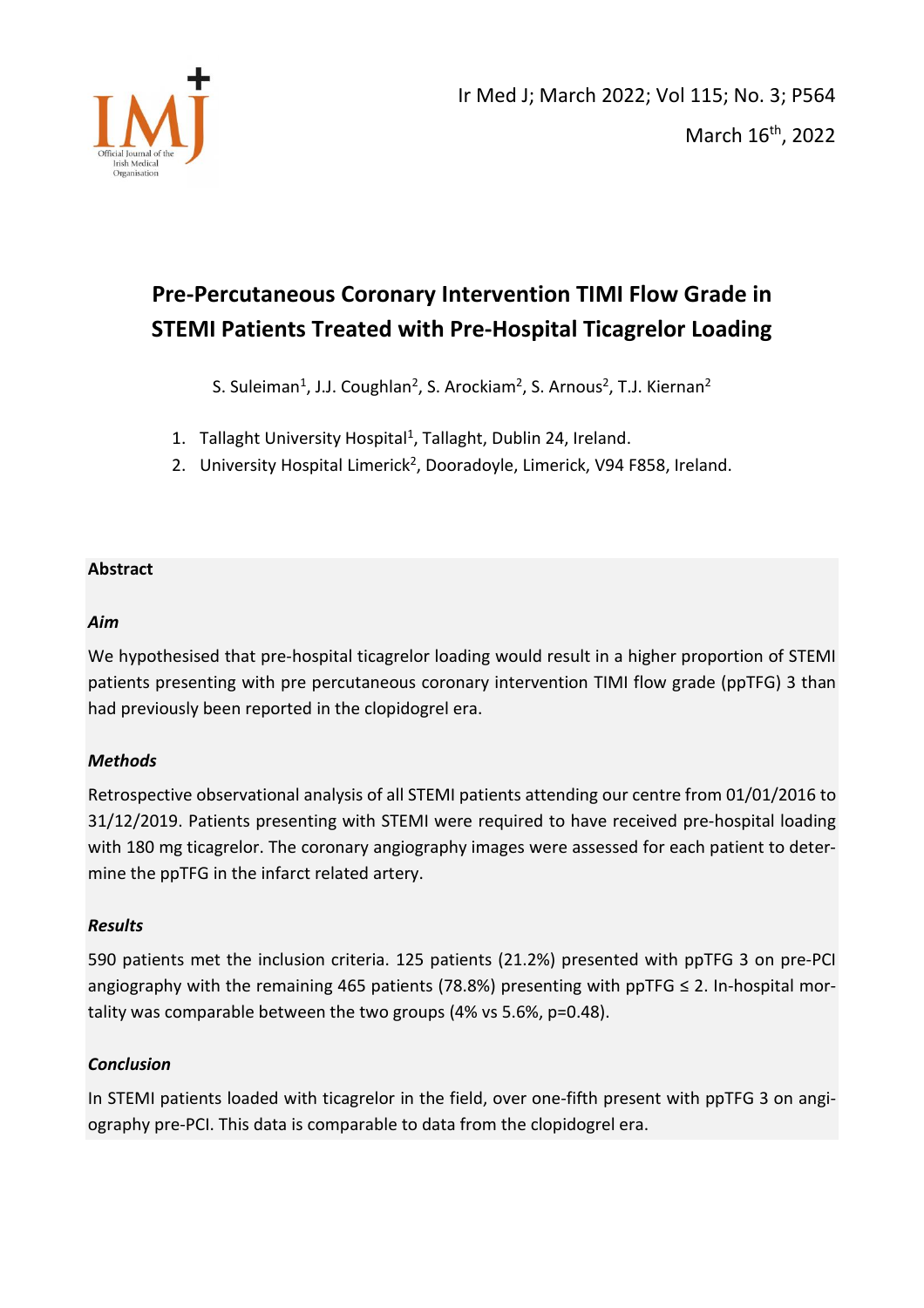# **Introduction**

For patients presenting with ST elevation myocardial infarction (STEMI), primary percutaneous coronary intervention (PPCI) is the recommended treatment<sup>1</sup>. While P2Y<sub>12</sub> inhibitor therapy is recommended for all patients presenting with STEMI, there is limited evidence with respect to the timing of P2Y<sub>12</sub> inhibitor initiation. In Ireland, ticagrelor is now commonly used as a P2Y12 inhibitor for prehospital loading of STEMI patients.

Ticagrelor has a fast onset of action, with a peak effect at about 1.5 hours and has been shown to demonstrate more potent anti-thrombotic effects compared to clopidogrel<sup>2,3</sup>. In light of this increased anti-thrombotic potency, we hypothesised that the use of pre-hospital ticagrelor loading would result in a higher proportion of STEMI patients presenting with pre percutaneous coronary intervention TIMI (Thrombolysis in Myocardial Infarction) flow grade (ppTFG) 3 than has previously been reported in the literature from the clopidogrel era. The TFG is a widely used method for the assessment of coronary artery flow in acute coronary syndromes and ppTFG 3 has been reported to be an independent predictor of mortality in patients with ACS<sup>4</sup>.

We conducted the current analysis, with the primary objective of defining the proportion of unselected STEMI patients presenting with ppTFG 3 on angiography after pre-hospital loading with ticagrelor.

# **Methods**

This retrospective observational analysis was vetted and approved by the University Hospital Limerick (UHL) research and ethics committee. Data was extracted from our comprehensive electronic database of all STEMI presentations to our centre. We screened all patients presenting with STEMI from 01/01/2016 to 31/12/2019.

To be included in this analysis, patients presenting with STEMI were required to have received prehospital loading with 180 mg ticagrelor. The coronary angiography images were assessed for each patient to determine the ppTFG in the infarct related artery. The TIMI (Thrombolysis in Myocardial Infarction) flow grade was classified as grade 0 (no flow), grade 1 (penetration without perfusion), grade 2 (partial perfusion) or grade 3 (complete perfusion). For the purposes of this analysis, patients were classified as presenting with ppTFG 3 or ppTFG ≤ 2. Cardiovascular risk factors, ECG to wire time and in-hospital mortality was also scrutinised.

# **Results**

Over the study period, 590 patients met the inclusion criteria and were included in our analysis. 125 patients (21.2%) presented with ppTFG 3 on pre-PCI angiography with the remaining 465 patients (78.8%) presenting with ppTFG  $\leq$  2.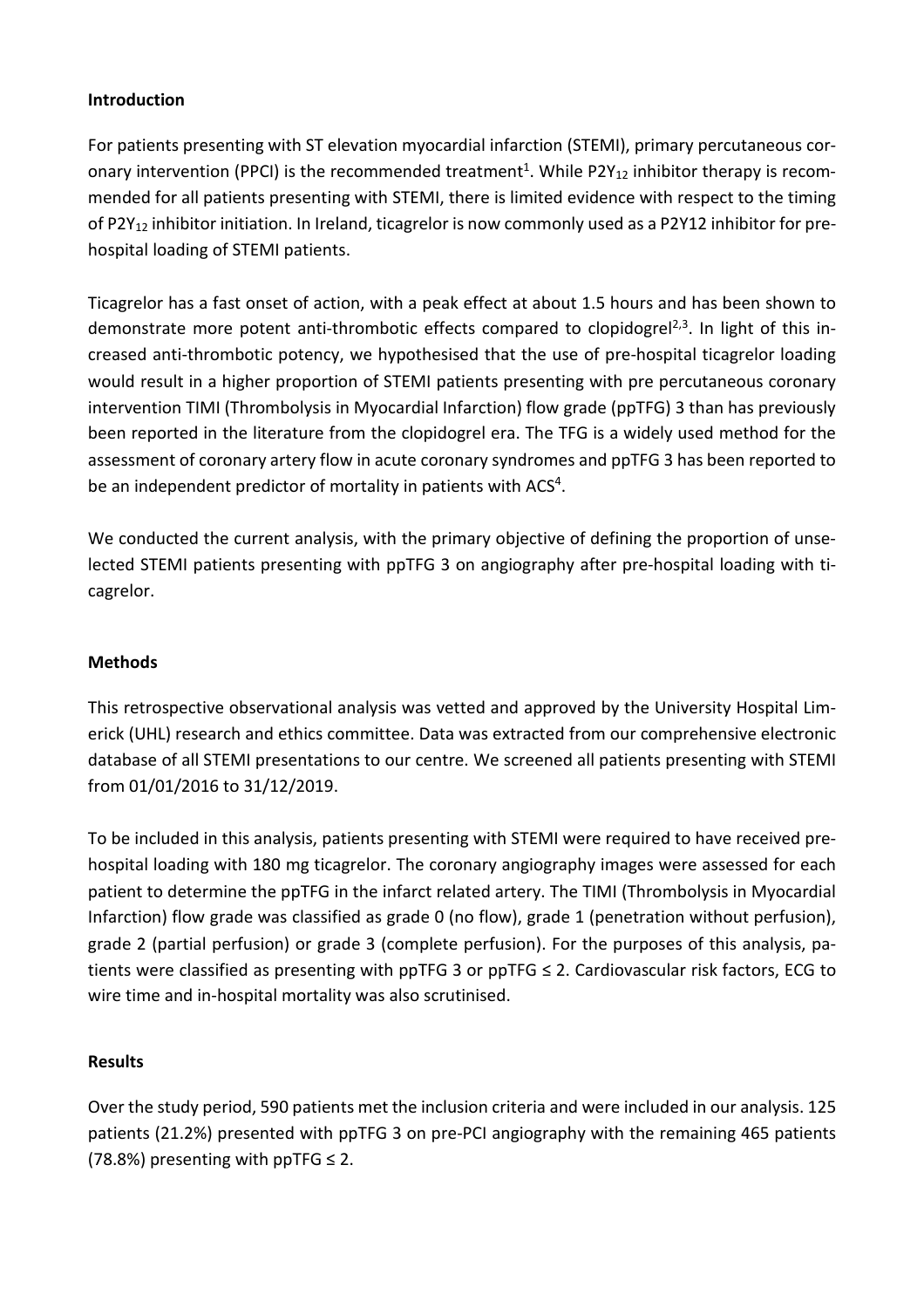The characteristics and in-hospital mortality for the two groups are summarised in **Table 1**. Patients presenting with ppTFG 3 had a longer positive ECG to wire time on average (101±34mins vs 92±44mins, p=0.04). However, the effect size was small (Hedges' g=0.21) and logistic regression analysis did not show a statistically significant relationship between increase in ECG to wire time and TIMI 3 flow at pre-PCI angiography (odds ratio: 1.043, 95% CI: 0.99-1.01, p=0.06). In-hospital mortality was also comparable between the two groups (4% vs 5.6%, p=0.48).

|                                         | ppTFG <sub>3</sub> | $pTFG \leq 2$  | p value                  |
|-----------------------------------------|--------------------|----------------|--------------------------|
| N                                       | 125                | 465            | $\overline{\phantom{a}}$ |
| <b>Diabetes</b>                         | 12 (9.6%)          | 40 (8.6%)      | 0.73                     |
| Hypertension                            | 28 (22.4%          | 89 (19.1%)     | 0.42                     |
| Dyslipidemia                            | 24 (19.2%)         | 105 (22.6%)    | 0.41                     |
| <b>Active Smoker</b>                    | 44 (35.2%)         | 153 (32.9%)    | 0.63                     |
| <b>Previous PCI</b>                     | 14 (11.2%)         | 40 (8.6%)      | 0.37                     |
| <b>Positive ECG to wire time (mins)</b> | $101.8 \pm 3.1$    | $92.0 \pm 2.1$ | 0.04                     |
| <b>Mortality</b>                        | $5(4.0\%)$         | 26 (5.6%)      | 0.48                     |

**Table 1.** Baseline Characteristics and Mortality.

# **Discussion**

In Irish STEMI patients loaded with ticagrelor in the field, over one-fifth of patients presented with ppTFG 3 on coronary angiography. Patients with ppTFG 3 had a longer positive ECG to wire time on average (101±34mins vs 92±44mins, p=0.04). One potential hypothesis that could explain this finding is that an increased wire to ECG time provides more time for spontaneous reperfusion of the infarct related artery to occur. However, given the observational nature of this analysis, a causal relationship between ECG and wire time and ppTFG 3 cannot be determined and these data should be considered hypothesis generating. Mortality was comparable in patients with ppTFG 3 and ppTFG ≤ 2.

There is considerable variability in the reported proportion of STEMI patients who present with ppTFG 3 on coronary angiography. This may reflect the underlying heterogeneity of these studies, with previously published data including both data derived from clinical trials and real-world data on unselected STEMI presentations<sup>4-6</sup>. Data derived from a real-world STEMI registry<sup>4</sup> reported that 77.5% of STEMI patients presented with ppTFG 0/1, 14.5% with ppTFG 2 and only 8% with ppTFG 3.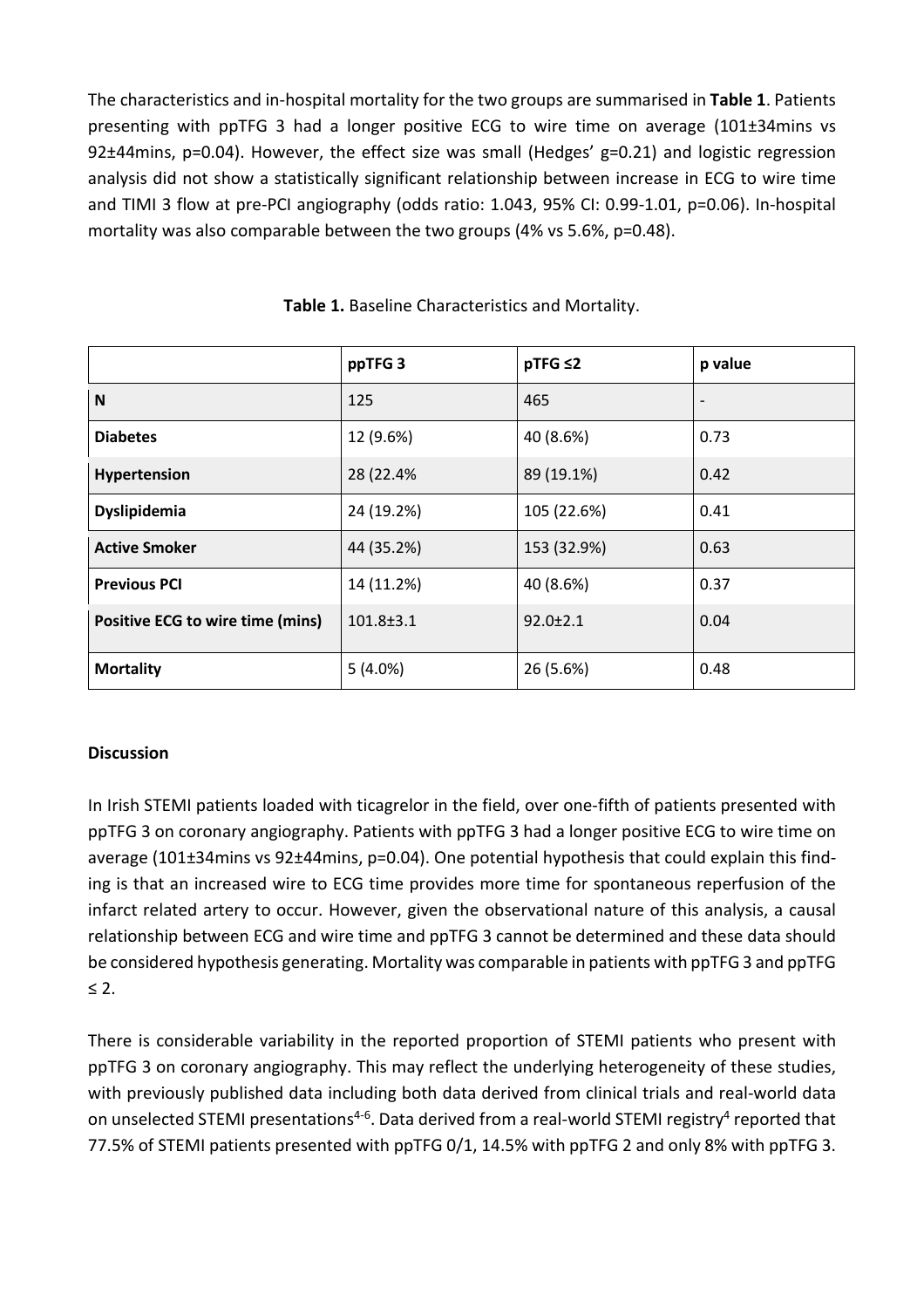In the ARMYDA-6 MI trial, 600 mg and 300 mg loading doses of clopidogrel were compared for patients presenting with STEMI<sup>7</sup>. The authors reported that 21% of patients in the 600 mg arm and 12% of patients in the 300 mg arm presented with ppTFG 2/3.

It is well reported that using ticagrelor for ACS treatment is cost-effective in reducing morbidity and mortality associated with STEMI<sup>8-9</sup>. There is concern however that twice daily dosing may lead to reduced compliance, however in the PLATO trial discontinuation was largely driven by non-serious adverse events <sup>10</sup>. Our study's limitations are the relatively small population size, it was observational and the patients from the literature cited were loaded in the centre performing PPCI, not in the field.

The observed proportion of STEMI patients presenting with ppTFG 3 in our study (~20%) is lower than that described in modern randomised controlled trials but compares favourably to previously published real world registry data from the clopidogrel loading era. These data do not suggest that pre-hospital loading with ticagrelor results in a higher proportion of STEMI patients presenting with ppTFG 3 on coronary angiography than has previously been reported in the clopidogrel era.

# **Declaration of Conflicts of Interest:**

The authors report no relationships that could be construed as a conflict of interest.

# **Corresponding Author:**

Dr Suleiman Suleiman, MB BCh BAO, Senior House Officer, Cardiology Dept. Tallaght University Hospital, Tallaght, Dublin 24, Ireland E-Mail[: suleimas@tcd.ie](mailto:suleimas@tcd.ie) 

# **References:**

- 1. B. Ibanez, S. James, S. Agewall, M.J. Antunes, C. Bucciarelli-Ducci, H. Bueno et al, ESC Scientific Document Group, 2017 ESC Guidelines for the management of acute myocardial infarction in patients presenting with ST-segment elevation: The Task Force for the management of acute myocardial infarction in patients presenting with ST-segment elevation of the European Society of Cardiology (ESC), *European Heart Journal*, Volume 39, Issue 2, 07 January 2018, Pages 119– 177[, https://doi.org/10.1093/eurheartj/ehx393](https://doi.org/10.1093/eurheartj/ehx393)
- 2. Zafar MU, Vorchheimer DA, Tewar MP, et al. Ticagrelor reduces thrombus formation more than clopidogrel, even when co-administered with bivalirudin. *Thromb Haemost*. 2014;112(5):1069- 1070. doi:10.1160/TH14-03-0269